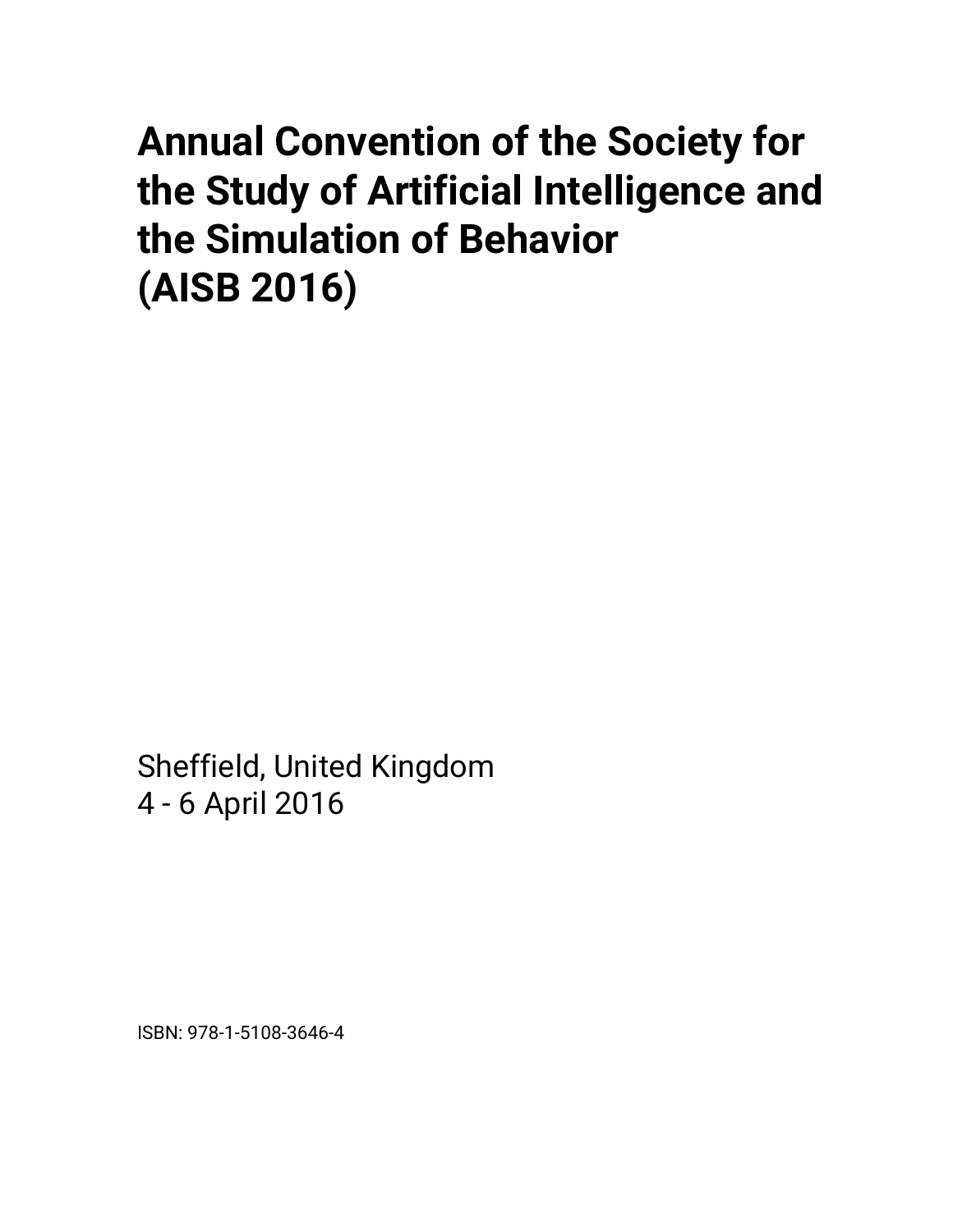**Printed from e-media with permission by:** 

Curran Associates, Inc. 57 Morehouse Lane Red Hook, NY 12571



**Some format issues inherent in the e-media version may also appear in this print version.** 

Copyright© (2016) by Society for the Study of Artificial Intelligence & the Simulation of Behavior All rights reserved.

Printed by Curran Associates, Inc. (2017)

For permission requests, please contact Society for the Study of Artificial Intelligence & the Simulation of Behavior at the address below.

Society for the Study of Artificial Intelligence & the Simulation of Behavior c/o Dr. Katerina Koutsantoni Institute of Psychiatry, King's College London Addictions Sciences Building, B3.06 4 Windsor Walk, Denmark Hill London SE5 8AF United Kingdom

Phone: +44 (0)20 7848 0191

admin@aisb.org.uk

#### **Additional copies of this publication are available from:**

Curran Associates, Inc. 57 Morehouse Lane Red Hook, NY 12571 USA Phone: 845-758-0400 Fax: 845-758-2633 Email: curran@proceedings.com Web: www.proceedings.com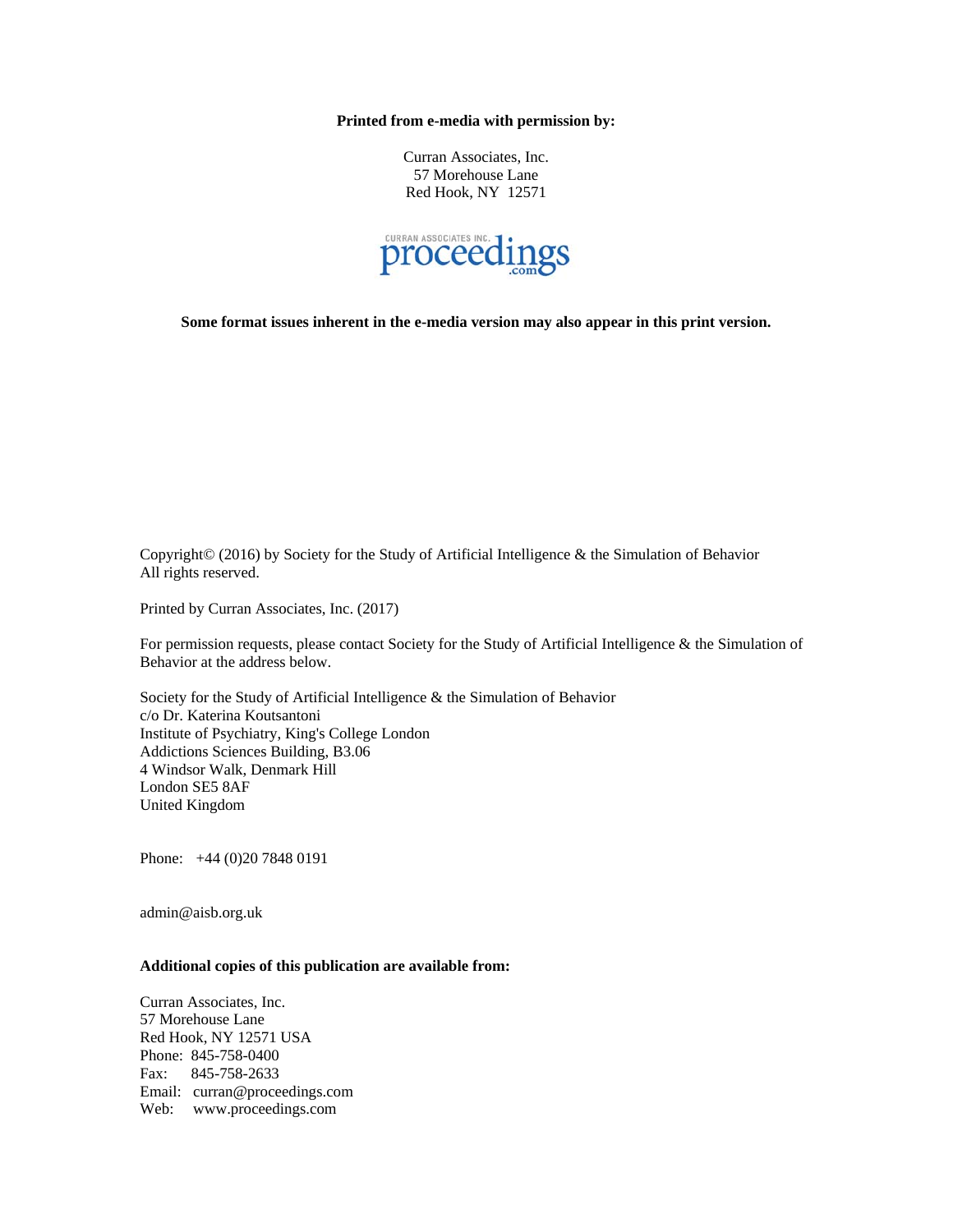## **TABLE OF CONTENTS**

## **EMBODIED COGNITION, ACTING & PERFORMANCE**

| J. Bishop, M. Al-Rifaie                                                                                 |  |
|---------------------------------------------------------------------------------------------------------|--|
|                                                                                                         |  |
| N/A                                                                                                     |  |
| Dance Workshop as Research: Cognitive/Performative Function of Attention in Improvisation and           |  |
|                                                                                                         |  |
| T. Ciesielski                                                                                           |  |
| Stanislavsky's System as a Guide to Experiencing Embodiment Part II: Other Models Compared7<br>Y. Clare |  |
|                                                                                                         |  |
| M. Coeckelbergh                                                                                         |  |
| Live-digital Embodiment. Discussing a 'Sense of Self' Whilst Moving in the Terrain of Media-rich        |  |
|                                                                                                         |  |
| K. Francksen, P. Phelan                                                                                 |  |
|                                                                                                         |  |
| R. Kemp                                                                                                 |  |
| The Parenthetical Window: Performing in a Full Multimodal Artificial Environment Adapted to the         |  |
|                                                                                                         |  |
| E. Lemi, G. Triantafyllidis                                                                             |  |
|                                                                                                         |  |
| K. Lucznik                                                                                              |  |
| Applications of Cognitive Science in Scenographic Reception: Enactive and Ecological Perspectives of    |  |
|                                                                                                         |  |
| C. Penna                                                                                                |  |
|                                                                                                         |  |
| N. Sheffield                                                                                            |  |
|                                                                                                         |  |
| N/A                                                                                                     |  |

#### **PRINCIPLES OF ROBOTICS**

| J. Bryson                                                                                    |  |
|----------------------------------------------------------------------------------------------|--|
| A. Gning, D. Davis, Y. Cheng, P. Robison                                                     |  |
| T. Prescott                                                                                  |  |
| M. Szollosy                                                                                  |  |
| A. Voiculescu                                                                                |  |
| P. Boddington                                                                                |  |
| Contribution of Roeland de Bruin and Madeleine de Cock Buning to the AISB Workshop on<br>N/A |  |
| B. Schafer, L. Edwards                                                                       |  |
| A. Sharkey                                                                                   |  |
| T. Sorell, H. Draper                                                                         |  |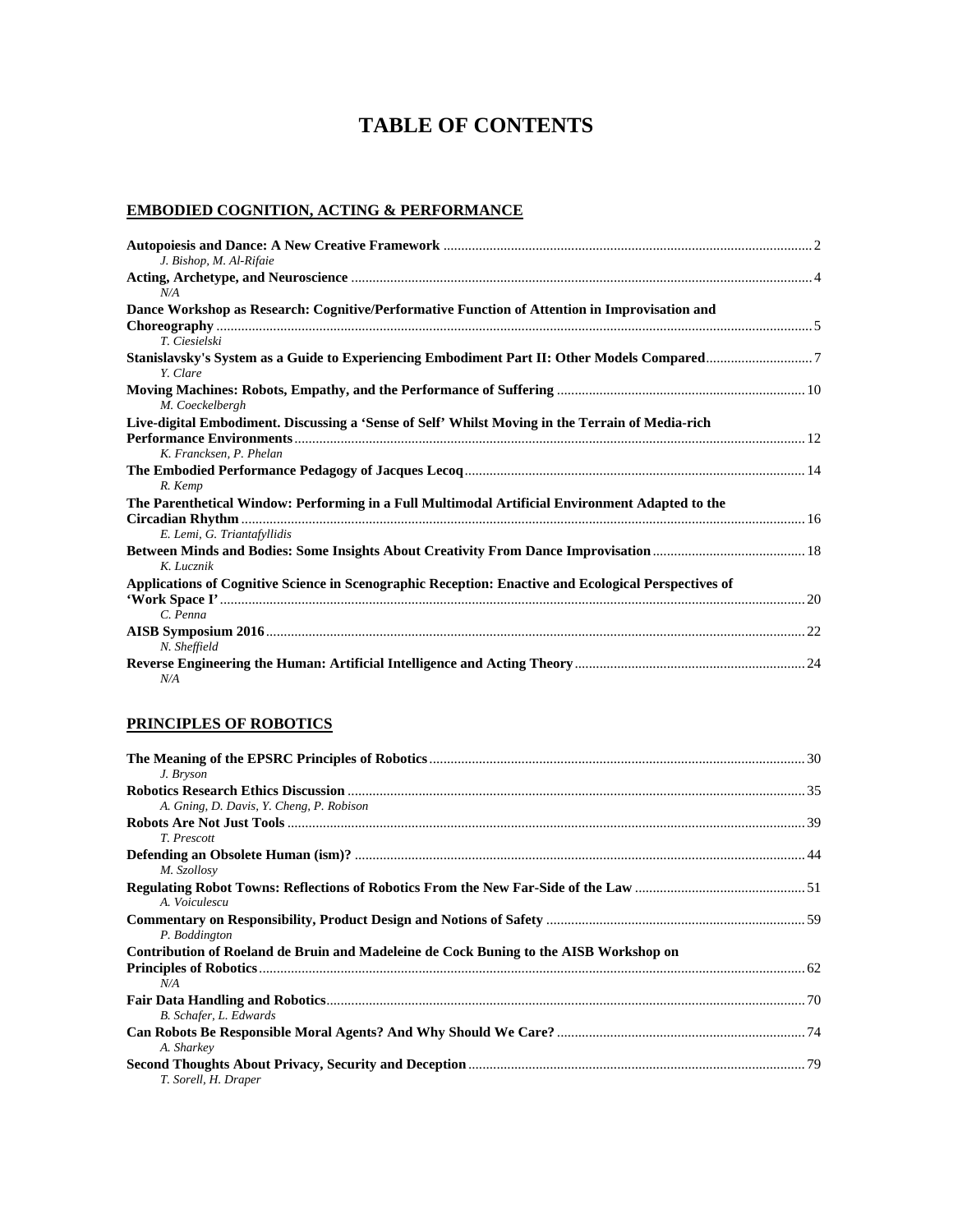| E. Collins                                                                             |  |
|----------------------------------------------------------------------------------------|--|
| Why Is My Robot Behaving Like That? Designing Transparency for Real Time Inspection of |  |
|                                                                                        |  |
| A. Theodorou, R. Wortham, J. Bryson                                                    |  |
|                                                                                        |  |
| R. Wortham, A. Theodorou, J. Bryson                                                    |  |

## **AI & GAMES SYMPOSIUM**

| B. Lavender, T. Thompson                                                                             |  |
|------------------------------------------------------------------------------------------------------|--|
|                                                                                                      |  |
| L. Li, D. Wloka                                                                                      |  |
| N/A                                                                                                  |  |
|                                                                                                      |  |
| R. Liddell, D. Moffat                                                                                |  |
| L. Vieira. F. Silva                                                                                  |  |
|                                                                                                      |  |
| J. Truesdale, S. Louchart, R. Aylett                                                                 |  |
|                                                                                                      |  |
| A. Sedeeg, M. Stannett, D. Romano                                                                    |  |
| Garden of Eden for Artificial Intelligence: How "The Talos Principle" Demonstrates the Difficulty of |  |
|                                                                                                      |  |
| L. Kampis                                                                                            |  |

#### **COMPUTATIONAL CREATIVITY**

| The Unnoticed Creativity Revolutions: Bringing Problem-Solving Back Into Computational |  |
|----------------------------------------------------------------------------------------|--|
|                                                                                        |  |
| T. Besold                                                                              |  |
|                                                                                        |  |
| M. Al-Rifale, W. Latham, F. Leymarle, M. Bishop                                        |  |
|                                                                                        |  |
| A. Jordanous                                                                           |  |
|                                                                                        |  |
| S. Arshi, D. Davis                                                                     |  |
|                                                                                        |  |
| P. Delatorre, B. Arfe, P. Gervas, M. Palomo-Duarte                                     |  |

## **ARTIFICIAL SEXUALITY SYMPOSIUM**

| T. Barber                          |  |
|------------------------------------|--|
|                                    |  |
| S. Rainey                          |  |
|                                    |  |
| C. Headleand, L. Cenydd, W. Teahan |  |
|                                    |  |
| J. Parthemore                      |  |
|                                    |  |
| Y. Erden                           |  |

### **SOCIAL ASPECTS OF COGNITION & COMPUTING**

| A. D'Amodio |  |
|-------------|--|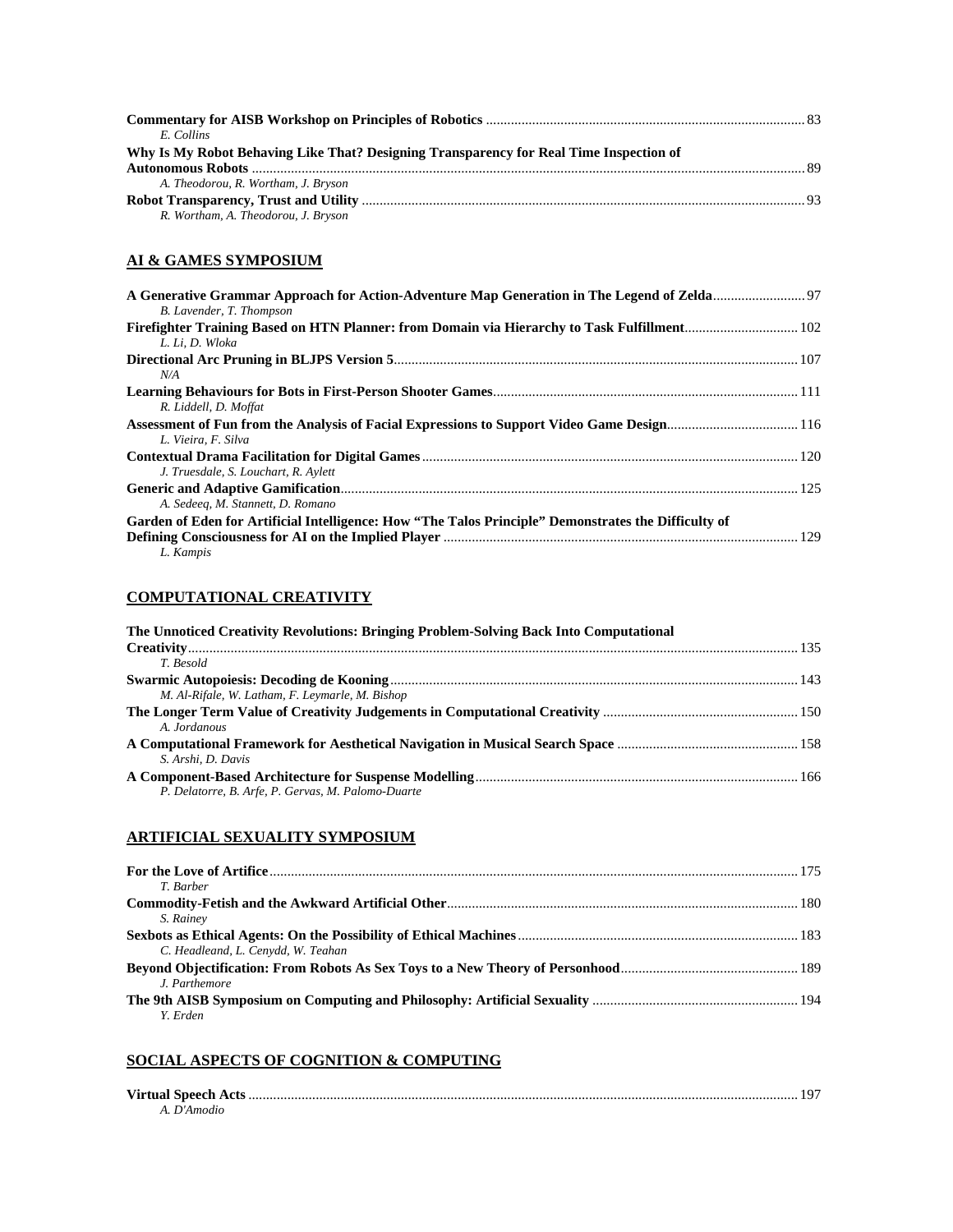| M. Cappuccio                                                                                                   |  |
|----------------------------------------------------------------------------------------------------------------|--|
|                                                                                                                |  |
| K. Idaewor                                                                                                     |  |
| T. Orlando                                                                                                     |  |
|                                                                                                                |  |
| D. Santoro                                                                                                     |  |
| G. Basti                                                                                                       |  |
|                                                                                                                |  |
| D. Ingrassia, F. Cavaliere                                                                                     |  |
| P. Crocchiolo                                                                                                  |  |
| J. Formanova                                                                                                   |  |
| G. Gallo, C. Stancati                                                                                          |  |
|                                                                                                                |  |
| R. Giovagnoli<br>Social Aspects of Cognition and Computing Symposium 2016 Annual Convention of the Society for |  |
| R. Giovagnoli, R. Kibble                                                                                       |  |
| R. Kibble                                                                                                      |  |
| D. Moffat                                                                                                      |  |
| S. Caiani                                                                                                      |  |

## **HUMAN-ROBOT INTERACTION**

| Help, Anyone? A User Study For Modeling Robotic Behavior To Mitigate Malfunctions With The     |  |
|------------------------------------------------------------------------------------------------|--|
|                                                                                                |  |
| M. Bajones, A. Weiss, M. Vincze                                                                |  |
|                                                                                                |  |
| A. Weiss, A. Huber                                                                             |  |
|                                                                                                |  |
| O. Novanda, M. Salem, J. Saunders, M. Walters, K. Dautenhahn                                   |  |
|                                                                                                |  |
| D. Cameron, E. Loh, A. Chua, E. Collins, J. Aitken, J. Law                                     |  |
|                                                                                                |  |
| D. Davison, L. Schindler, D. Reidsma                                                           |  |
| Impact of Robot Responsiveness and Adult Involvement on Children's Social Behaviours in Human- |  |
|                                                                                                |  |
| D. Cameron, S. Fernando, E. Collins, A. Millings, R. Moore, A. Sharkey, T. Prescott            |  |
|                                                                                                |  |
| N. DePalma, C. Breazeal                                                                        |  |
|                                                                                                |  |
| H.-L. Cao, P. Esteban, A. Beir, G. Perre, R. Simut, B. Vanderborght                            |  |
|                                                                                                |  |
| P. Esteban, H.-L. Cao, A. Beir, G. Perre, D. Lefeber, B. Vanderborght                          |  |

## **NEW PESPECTIVES ON DEPRESSION**

| M. Antrobus |  |
|-------------|--|
|             |  |
| R. Gunn     |  |